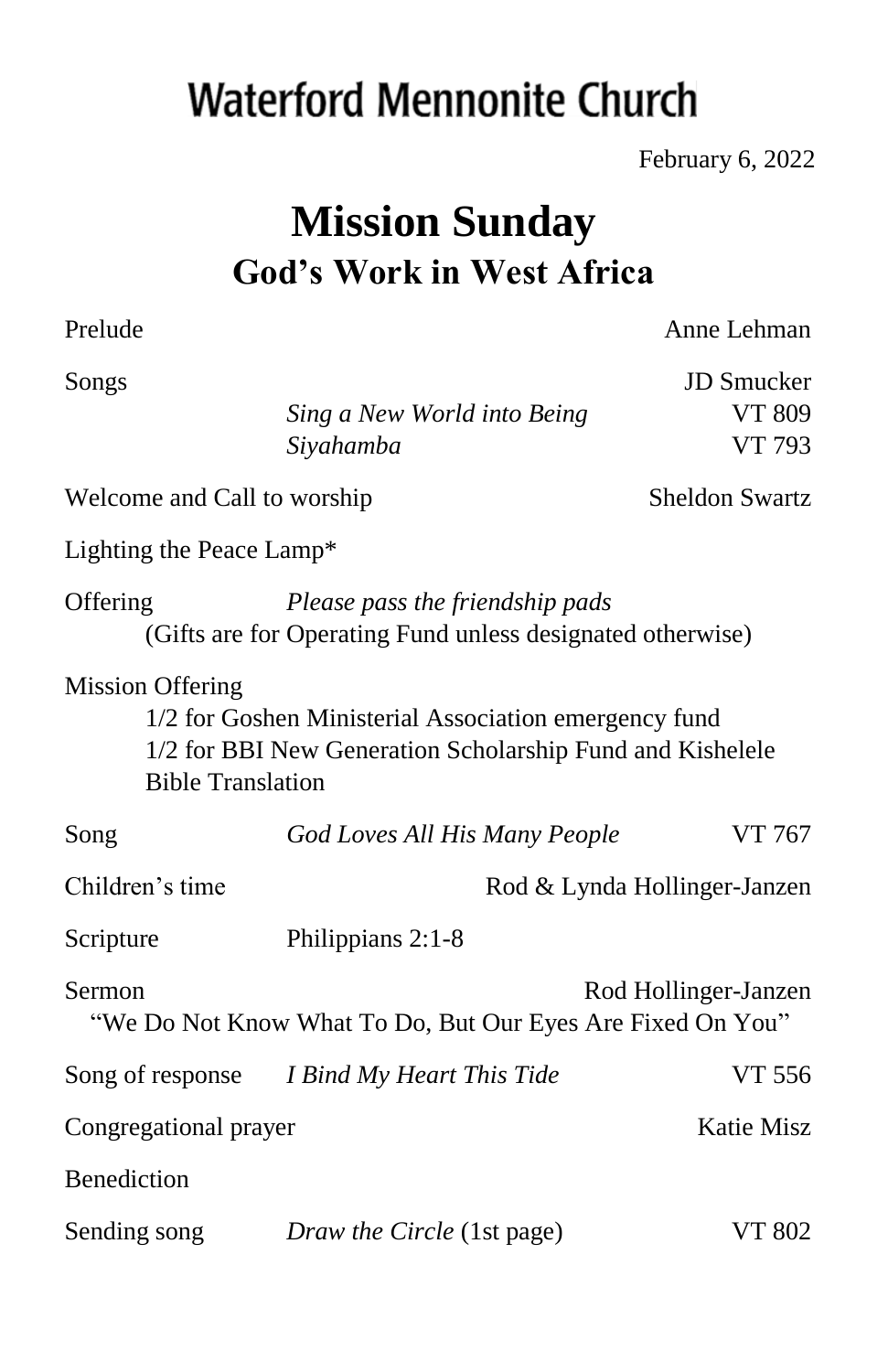VT = Voices Together; SJ = *Sing the Journey; SS = Sing the Story* 

\*We light the peace lamp every Sunday to lament all unnecessary and violent loss of life around the world.

#### **Welcome Guests**

We are glad to have you join us in worship today. If you have young children, there are sermon boards for children near the tables as you enter the worship space; please pick one up as you enter. Large print copies of the hymnal and hearing aid systems are available from the ushers.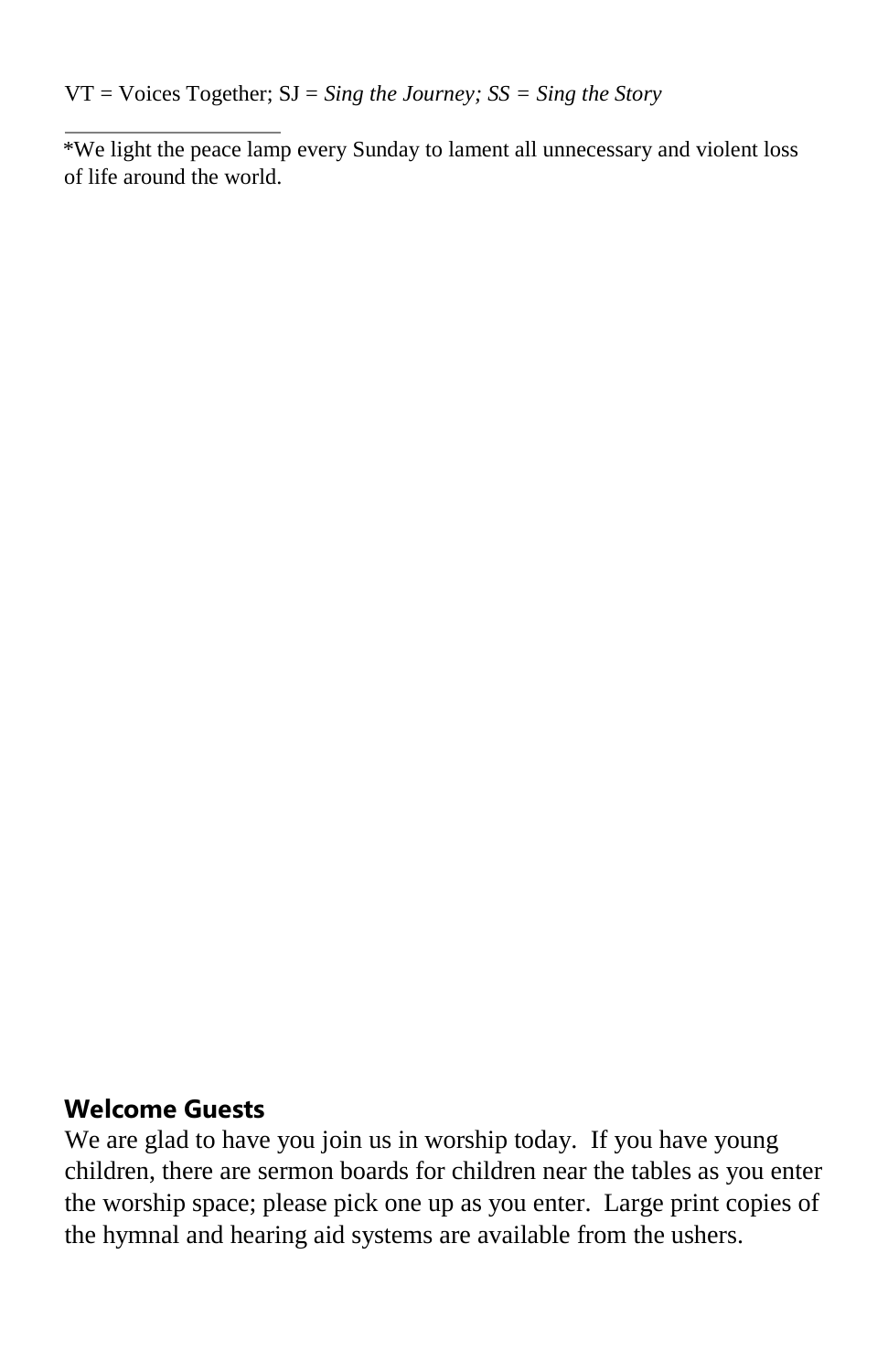## **Prayers for Brothers and Sisters**

*Chad, Michelle, Dylan and Eva Horning* as they grieve the death of Chad's mother, Carol Horning, who died this last week.

Pray for *staff and students of City School in Philadelphia*, situated in the community of the tragic Fairmount Fire on January 5, that they may bring a humble gospel impact when supporting the efforts to love the victims' families and the survivors.

*Mildred Yoder,* our Senior Adult member from the community, who can no longer worship with us.

For peace and safety for everyone in *Burkina Faso and Ukraine* and for Mennonite Central Committee workers and partners in both countries as they face political unrest and threats of war.

*For God's Spirit to guide our congregation* in this season of pastoral transition.

*Indiana Michigan Mennonite Conference leaders* as they prepare for the Spring Summits which will take place on March 19 at Fairhaven Mennonite Church (Fort Wayne, IN) and March 26 (via Zoom).

This week we remember in prayer young adult *Colin Judson* who is a junior at Ball State University.

For courageous compassion by *Anabaptist-Mennonite congregations in Lithuania, Germany and Austria* as they seek wisdom about responding to migrants in their countries.

*Facilities & Finance Ministry Team* as they meet Thursday evening to discern the congregational budget for the upcoming fiscal year.